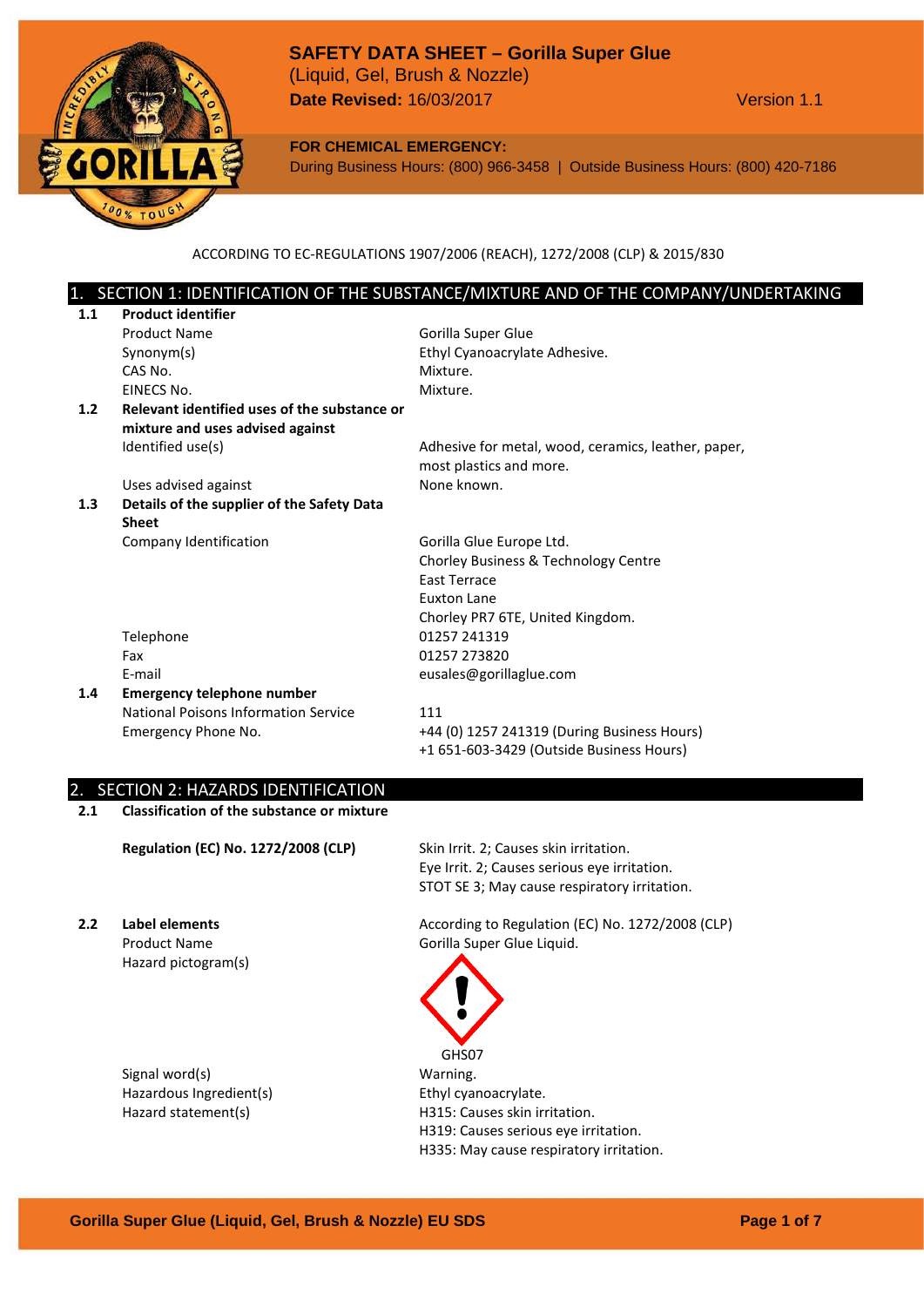

#### **FOR CHEMICAL EMERGENCY:**

During Business Hours: (800) 966-3458 | Outside Business Hours: (800) 420-7186

|     | Precautionary statement(s)    | P102: Keep out of reach of children.<br>P261: Avoid breathing fume/ mist/vapours/spray.<br>P271: Use only outdoors or in a well-ventilated area.<br>P302+P352: IF ON SKIN: Wash with plenty of water.<br>P304 + P340: IF INHALED: Remove person to fresh<br>air and keep comfortable for breathing.<br>P305+P351+P338: IF IN EYES: Rinse cautiously with<br>water for several minutes. Remove contact lenses, if<br>present and easy to do. Continue rinsing.<br>P501: Dispose of contents/container in accordance<br>with local, regional, national, and international<br>regulations.<br>EUH202: Cyanoacrylate. Danger. Bonds skin and |
|-----|-------------------------------|------------------------------------------------------------------------------------------------------------------------------------------------------------------------------------------------------------------------------------------------------------------------------------------------------------------------------------------------------------------------------------------------------------------------------------------------------------------------------------------------------------------------------------------------------------------------------------------------------------------------------------------|
| 2.3 | <b>Other hazards</b>          | eyes in seconds. Keep out of the reach of children.<br>Rapid polymerisation occurs upon contact with<br>water or alkaline substances. As a result, heat is                                                                                                                                                                                                                                                                                                                                                                                                                                                                               |
| 2.4 | <b>Additional Information</b> | generated. Skin inflammation or burns may occur<br>upon contact during this polymerisation.<br>For full text of H/P statements see section 16.                                                                                                                                                                                                                                                                                                                                                                                                                                                                                           |

#### 3. SECTION 3: COMPOSITION/INFORMATION ON INGREDIENTS

**3.1 Substances** Not applicable.

#### **3.2 Mixtures**

EC Classification No. 1272/2008

| <b>Hazardous</b><br>ingredient(s) | %W/W   | CAS No.   | EC No.    | EC INDEX No. | Classification                                                                                                                          |
|-----------------------------------|--------|-----------|-----------|--------------|-----------------------------------------------------------------------------------------------------------------------------------------|
| Ethyl<br>cyanoacrylate            | 60-100 | 7085-85-0 | 230-391-5 | 607-236-00-9 | Skin Irrit. 2; H315, Eye<br>Irrit. 2; H319, STOT SE 3;<br>H335<br><b>Specific Concentration</b><br>Limits<br>(C > = 10) STOT SE 3; H335 |

#### **3.3 Additional Information**

For full text of H/P statements see section 16.

## SECTION 4: FIRST AID MEASURES



# **4.1 Description of first aid measures**

General information **Constructed Exercise 2** Do not give anything by mouth to an unconscious person. Get medical advice/attention if you feel unwell. (show the label if possible).

# **Gorilla Super Glue (Liquid, Gel, Brush & Nozzle) EU SDS Page 2 of 7**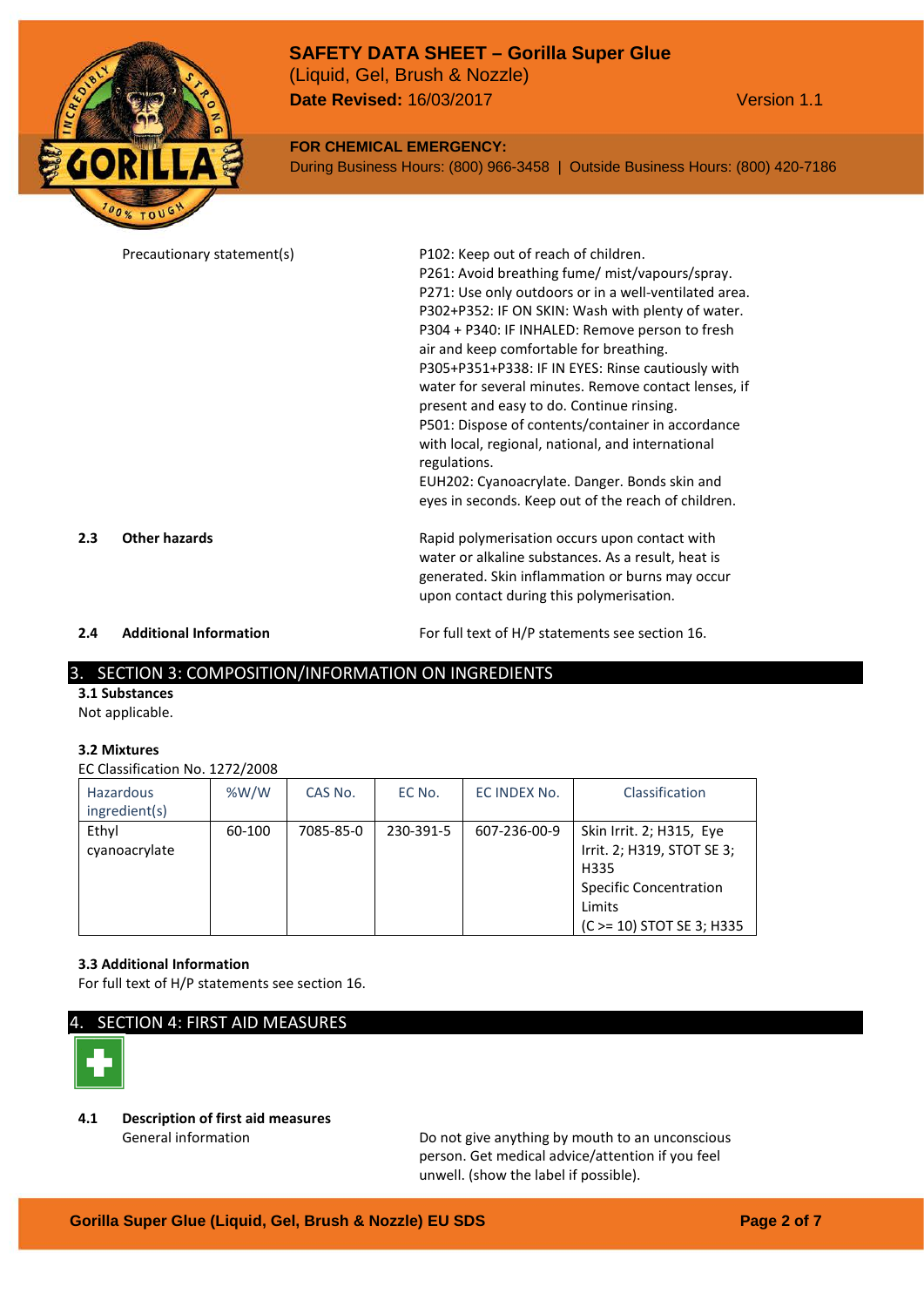

## **FOR CHEMICAL EMERGENCY:**

During Business Hours: (800) 966-3458 | Outside Business Hours: (800) 420-7186

| Inhalation<br>Remove person to fresh air and keep comfortable<br>for breathing. Get medical advice/attention if you<br>feel unwell.<br>Skin Contact<br>Remove contaminated clothing. Gently wash with<br>plenty of soap and water. Continue to wash the<br>affected area for at least 15 minutes. Call a POISON<br>CENTER/doctor if you feel unwell. Wash<br>contaminated clothing before reuse.<br>Flush eyes with water for at least 15 minutes.<br>Eye Contact<br>Remove contact lenses, if present and easy to do.<br>Continue rinsing. Obtain medical attention.<br>Rinse mouth. Do not induce vomiting. Immediately<br>Ingestion<br>call a POISON CENTER or doctor/physician.<br>4.2<br>Skin Contact: Causes skin irritation.<br>Most important symptoms and effects, both<br>acute and delayed<br>Inhalation: May cause respiratory irritation.<br>Eye Contact: Causes serious eye irritation.<br>Ingestion: Likely to be harmful or have adverse<br>effects.<br>4.3<br>Indication of any immediate medical<br>If medical advice is needed, have product container<br>or label at hand.<br>attention and special treatment needed |  |  |
|------------------------------------------------------------------------------------------------------------------------------------------------------------------------------------------------------------------------------------------------------------------------------------------------------------------------------------------------------------------------------------------------------------------------------------------------------------------------------------------------------------------------------------------------------------------------------------------------------------------------------------------------------------------------------------------------------------------------------------------------------------------------------------------------------------------------------------------------------------------------------------------------------------------------------------------------------------------------------------------------------------------------------------------------------------------------------------------------------------------------------------------|--|--|
|                                                                                                                                                                                                                                                                                                                                                                                                                                                                                                                                                                                                                                                                                                                                                                                                                                                                                                                                                                                                                                                                                                                                          |  |  |
|                                                                                                                                                                                                                                                                                                                                                                                                                                                                                                                                                                                                                                                                                                                                                                                                                                                                                                                                                                                                                                                                                                                                          |  |  |
|                                                                                                                                                                                                                                                                                                                                                                                                                                                                                                                                                                                                                                                                                                                                                                                                                                                                                                                                                                                                                                                                                                                                          |  |  |
|                                                                                                                                                                                                                                                                                                                                                                                                                                                                                                                                                                                                                                                                                                                                                                                                                                                                                                                                                                                                                                                                                                                                          |  |  |
|                                                                                                                                                                                                                                                                                                                                                                                                                                                                                                                                                                                                                                                                                                                                                                                                                                                                                                                                                                                                                                                                                                                                          |  |  |
|                                                                                                                                                                                                                                                                                                                                                                                                                                                                                                                                                                                                                                                                                                                                                                                                                                                                                                                                                                                                                                                                                                                                          |  |  |

# 5. SECTION 5: FIREFIGHTING MEASURES

| 5.1 | <b>Extinguishing Media</b>                 |                                                       |
|-----|--------------------------------------------|-------------------------------------------------------|
|     | Suitable Extinguishing Media               | Water spray, foam, dry powder or CO <sub>2</sub> .    |
|     | Unsuitable Extinguishing Media             | Do not use a heavy water stream. Use of heavy         |
|     |                                            | stream of water may spread fire.                      |
| 5.2 | Special hazards arising from the substance | Non-flammable. Non-explosive.                         |
|     | or mixture                                 | Rapid polymerisation occurs upon contact with         |
|     |                                            | water or alkaline substances. As a result, heat is    |
|     |                                            | generated. Skin inflammation or burns may occur       |
|     |                                            | upon contact during this polymerisation.              |
| 5.3 | <b>Advice for firefighters</b>             | Exercise caution when fighting any chemical fire. Do  |
|     |                                            | not allow runoff to enter drains, sewers or           |
|     |                                            | watercourses. Fire fighters should wear proper        |
|     |                                            | protective clothing including respiratory protection. |

# 6. SECTION 6: ACCIDENTAL RELEASE MEASURES

| 6.1 | and emergency procedures                 | Personal precautions, protective equipment Avoid contact with skin, eyes or clothing. Avoid<br>breathing vapours. Ensure adequate ventilation.<br>Evacuate if necessary. Stop leak if safe to do so.<br>Ensure suitable personal protection during removal<br>of spillages. |
|-----|------------------------------------------|-----------------------------------------------------------------------------------------------------------------------------------------------------------------------------------------------------------------------------------------------------------------------------|
| 6.2 | <b>Environmental precautions</b>         | Avoid run off to waterways and sewers.                                                                                                                                                                                                                                      |
| 6.3 | Methods and material for containment and | Cover spills with inert absorbent material. Transfer                                                                                                                                                                                                                        |
|     | cleaning up                              | to a container for disposal. Dispose of empty<br>containers and wastes safely.                                                                                                                                                                                              |
| 6.4 | Reference to other sections              | See Also Section: 8, 13                                                                                                                                                                                                                                                     |

**Gorilla Super Glue (Liquid, Gel, Brush & Nozzle) EU SDS Page 3 of 7**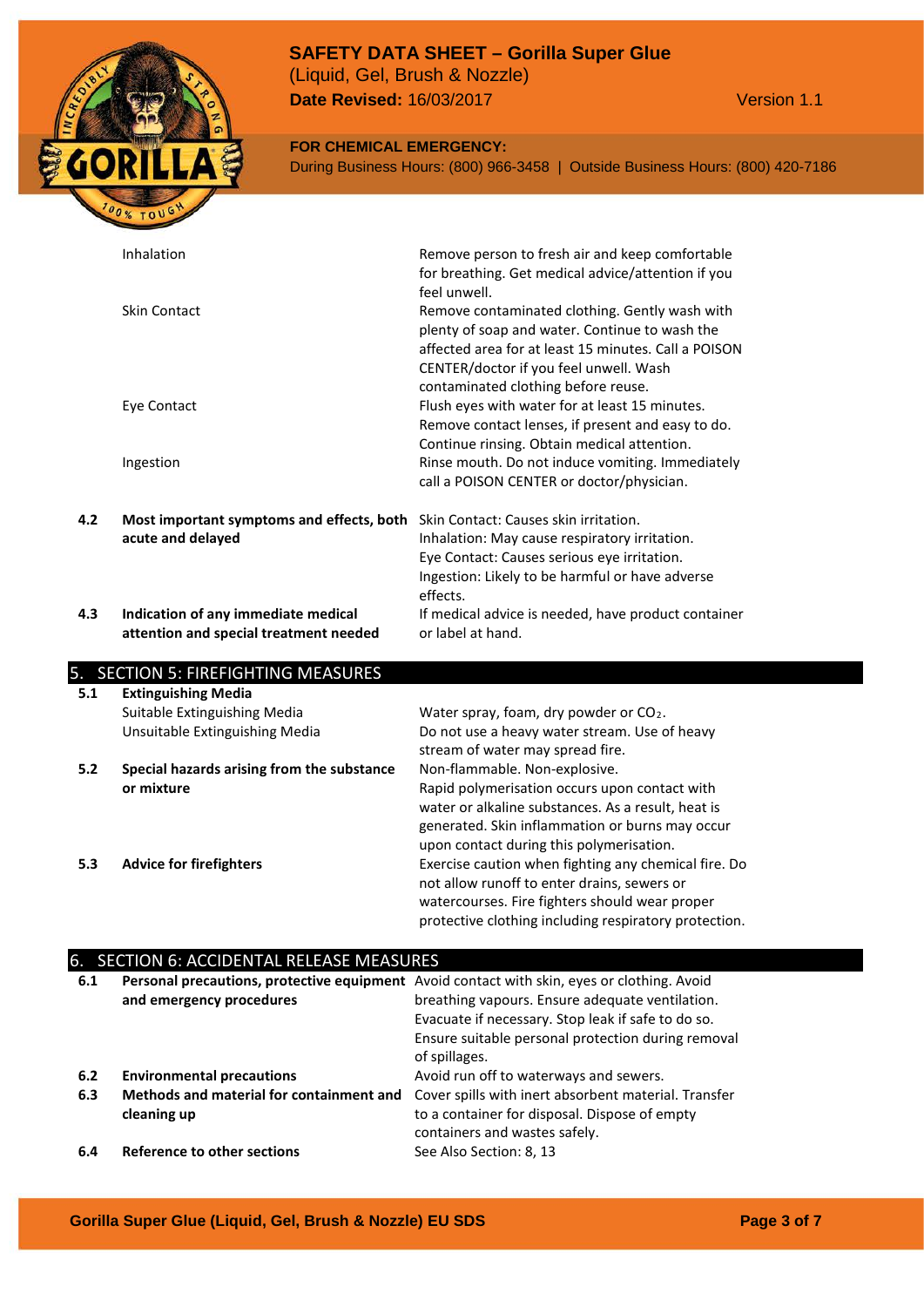

**FOR CHEMICAL EMERGENCY:**

During Business Hours: (800) 966-3458 | Outside Business Hours: (800) 420-7186

|     | 7. SECTION 7: HANDLING AND STORAGE                              |                                                                                                                                                                                                                                          |
|-----|-----------------------------------------------------------------|------------------------------------------------------------------------------------------------------------------------------------------------------------------------------------------------------------------------------------------|
| 7.1 | <b>Precautions for safe handling</b>                            | General hygiene measures for the handling of<br>chemicals are applicable. Do not eat, drink or smoke<br>when using this product. Wash thoroughly with soap<br>and water after handling and before eating, drinking,<br>or using tobacco. |
| 7.2 | Conditions for safe storage, including any<br>incompatibilities | Store in a cool/low-temperature, well-ventilated<br>(dry) place. Keep container closed when not in use.<br>Protect from moisture. Store locked up.                                                                                       |
|     | Storage Temperature                                             | $5-25^{\circ}$ C (41-77 $^{\circ}$ F)                                                                                                                                                                                                    |
|     | Storage Life                                                    | Stable under normal conditions.                                                                                                                                                                                                          |
|     | Incompatible materials                                          | Acids, Alkalis, Strong oxidising agents, Water.                                                                                                                                                                                          |
| 7.3 | Specific end use(s)                                             | Adhesive for metal, wood, ceramics, leather, paper,<br>most plastics and more.                                                                                                                                                           |

#### 8. SECTION 8: EXPOSURE CONTROLS/PERSONAL PROTECTION

- **8.1 Control parameters**
- **8.1.1 Occupational Exposure Limits**

| <b>SUBSTANCE</b> | CAS No.   | <b>LTEL</b><br>(8 hr TWA<br>ppm) | LTEL<br>(8 hr TWA<br>$mg/m^3$ ) | <b>STEL</b><br>(ppm) | <b>STEL</b><br>$(mg/m^3)$ | <b>Note</b> |
|------------------|-----------|----------------------------------|---------------------------------|----------------------|---------------------------|-------------|
| Ethyl            | 7085-85-0 | $\overline{\phantom{a}}$         | -                               | 0,3                  | 1,5                       | WEL         |
| cyanoacrylate    |           |                                  |                                 |                      |                           |             |

WEL: Workplace Exposure Limit (UK HSE EH40)

**8.1.2 Biological limit value** Not established.

**8.1.3 PNECs and DNELs** Not established.

safety glasses).

resistant materials and fabrics.

- **8.2 Exposure controls**
- **8.2.1** Appropriate engineering controls Provide adequate ventilation to ensure that the
- **8.2.2 Personal protection equipment**

Eye/face protection Wear protective eyewear (goggles, face shield, or



Skin protection (Hand protection/ Other) Wear protective clothing and gloves: Chemically





Respiratory protection Wear suitable respiratory protective equipment if exposure to levels above the occupational exposure limit is likely.

occupational exposure limit is not exceeded. Guarantee that the eye flushing systems and safety showers are located close to the working place.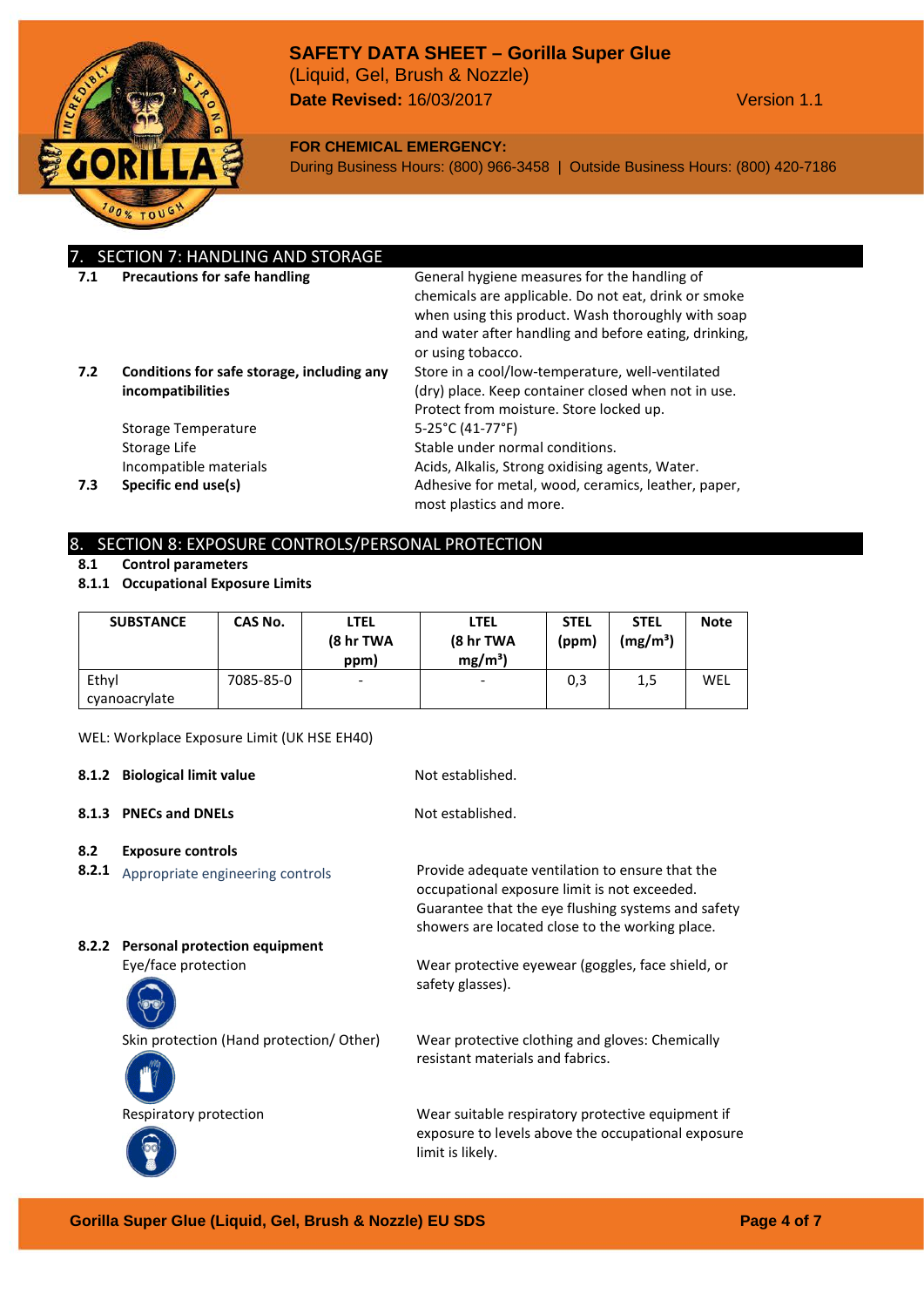# **SAFETY DATA SHEET – Gorilla Super Glue**

**Date Revised:** 16/03/2017 **Version 1.1** (Liquid, Gel, Brush & Nozzle)

#### **FOR CHEMICAL EMERGENCY:**

During Business Hours: (800) 966-3458 | Outside Business Hours: (800) 420-7186

Thermal hazards Not applicable.

8.2.3 Environmental Exposure Controls **Avoid run off to waterways and sewers.** 

#### 9. SECTION 9: PHYSICAL AND CHEMICAL PROPERTIES

**9.1 Information on basic physical and chemical properties** Appearance Liquid. Colour **Colour Colour Colour Colour Colour Colour Colour Colour Colour Colour Colour Colour Colour Colour Colour Colour Colour Colour Colour Colour Colour Colour Colour Colour** Odour Sharp, Irritating. Odour Threshold No data. pH Not applicable. Melting Point/Freezing Point No data. Initial boiling point and boiling range >100°C (212°F) Flash Point >81°C (177,8°F) Evaporation rate No data. Flammability (solid, gas) No data. Upper/lower flammability or explosive limits Not applicable. Vapour pressure  $\leq 0.5$ mm Hg @ 25°C (77°F) Vapour density No data. Relative density  $1,1$  (Water = 1) Solubility(ies) Solubility(ies) and the solubility(ies) and the solubility(ies) and the solubility(ies) solub Partition coefficient: n-octanol/water Mo data. Auto-ignition temperature measurement and No data. Decomposition Temperature Modata. Viscosity No data. Explosive properties No data. Oxidising properties No data. **9.2 Other information** VOC content <20g/l estimated (California SCAQMD Method 316B) 10. SECTION 10: STABILITY AND REACTIVITY **10.1 Reactivity Rapid polymerisation occurs upon contact with** water or alkaline substances. As a result, heat is generated. Skin inflammation or burns may occur upon contact during this polymerisation. **10.2 Chemical stability 10.2 Chemical stability Stable under normal conditions. 10.3** Possibility of hazardous reactions Hazardous polymerisation will not occur. No hazardous reactions known if used for its intended purpose. **10.4 Conditions to avoid** Keep from direct sunlight. Extremely high or low temperatures. **10.5 Incompatible materials** Acids, Alkalis, Strong oxidising agents, Water. 10.6 **Hazardous Decomposition Product(s)** None known.

# 11. SECTION 11: TOXICOLOGICAL INFORMATION

**11.1 Information on toxicological effects Acute toxicity** Not classified. Oral LD50(estimated) = >5000 mg/kg

**Gorilla Super Glue (Liquid, Gel, Brush & Nozzle) EU SDS Page 5 of 7**

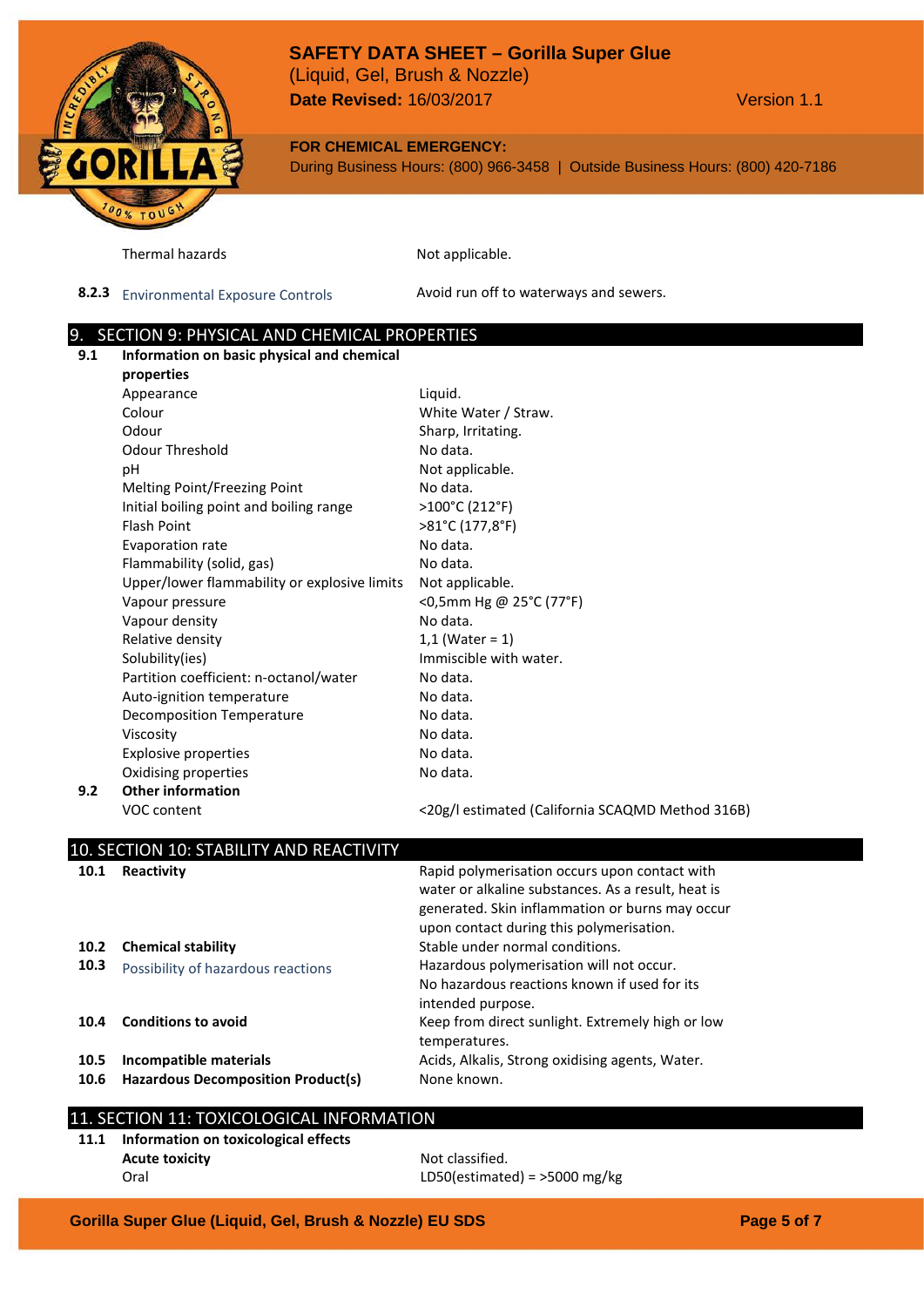# **SAFETY DATA SHEET – Gorilla Super Glue** (Liquid, Gel, Brush & Nozzle)

**Date Revised:** 16/03/2017 Version 1.1

#### **FOR CHEMICAL EMERGENCY:**

During Business Hours: (800) 966-3458 | Outside Business Hours: (800) 420-7186

|      | Dermal                            | LD50(estimated) = $>$ 2000 mg/kg          |
|------|-----------------------------------|-------------------------------------------|
|      | Inhalation                        | LC50(estimated) $(1 hour(s)) =$ >4000 ppm |
|      | <b>Skin corrosion/irritation</b>  | Causes skin irritation.                   |
|      | Serious eye damage/irritation     | Causes serious eye irritation.            |
|      | Respiratory or skin sensitisation | Not classified.                           |
|      | <b>Germ cell mutagenicity</b>     | Not classified.                           |
|      | Carcinogenicity                   | Not classified.                           |
|      | <b>Reproductive toxicity</b>      | Not classified.                           |
|      | <b>STOT</b> - single exposure     | May cause respiratory irritation.         |
|      | <b>STOT - repeated exposure</b>   | Not classified.                           |
|      | <b>Aspiration hazard</b>          | Not classified.                           |
| 11.2 | Other information                 | None.                                     |
|      |                                   |                                           |

#### 12. SECTION 12: ECOLOGICAL INFORMATION

|      | 12.1 Toxicity                             | No information available.         |
|------|-------------------------------------------|-----------------------------------|
|      | <b>12.2</b> Persistence and degradability | No information available.         |
| 12.3 | Bioaccumulative potential                 | No information available.         |
| 12.4 | Mobility in soil                          | No information available.         |
| 12.5 | Results of PBT and vPvB assessment        | No information available.         |
|      | <b>12.6</b> Other adverse effects         | Avoid release to the environment. |

# 13. SECTION 13: DISPOSAL CONSIDERATIONS

**13.1** Waste treatment methods Dispose of wastes in an approved waste disposal facility. **13.2** Additional Information Disposal should be in accordance with local, state or national legislation.

#### 14. SECTION 14: TRANSPORT INFORMATION

Not classified as dangerous for transport.

| 14.1 | UN number                                                                    | Not applicable.                                                                                                                         |
|------|------------------------------------------------------------------------------|-----------------------------------------------------------------------------------------------------------------------------------------|
| 14.2 | <b>UN Proper Shipping Name</b>                                               | Not applicable.                                                                                                                         |
| 14.3 | Transport hazard class(es)                                                   | Not applicable.                                                                                                                         |
| 14.4 | <b>Packing Group</b>                                                         | Not applicable.                                                                                                                         |
| 14.5 | <b>Environmental hazards</b>                                                 | Not applicable.                                                                                                                         |
| 14.6 | Special precautions for user                                                 | Air transport: Primary pack containing less than<br>500ml are unregulated by this mode of transport<br>and may be shipped unrestricted. |
| 14.7 | Transport in bulk according to Annex II of<br><b>Marpol and the IBC Code</b> | Not applicable.                                                                                                                         |

## 15. SECTION 15: REGULATORY INFORMATION

**15.1 Safety, health and environmental regulations/legislation specific for the substance or mixture**

#### **15.1.1 EU regulations** Authorisations and/or restrictions on use

**Gorilla Super Glue (Liquid, Gel, Brush & Nozzle) EU SDS Page 6 of 7**